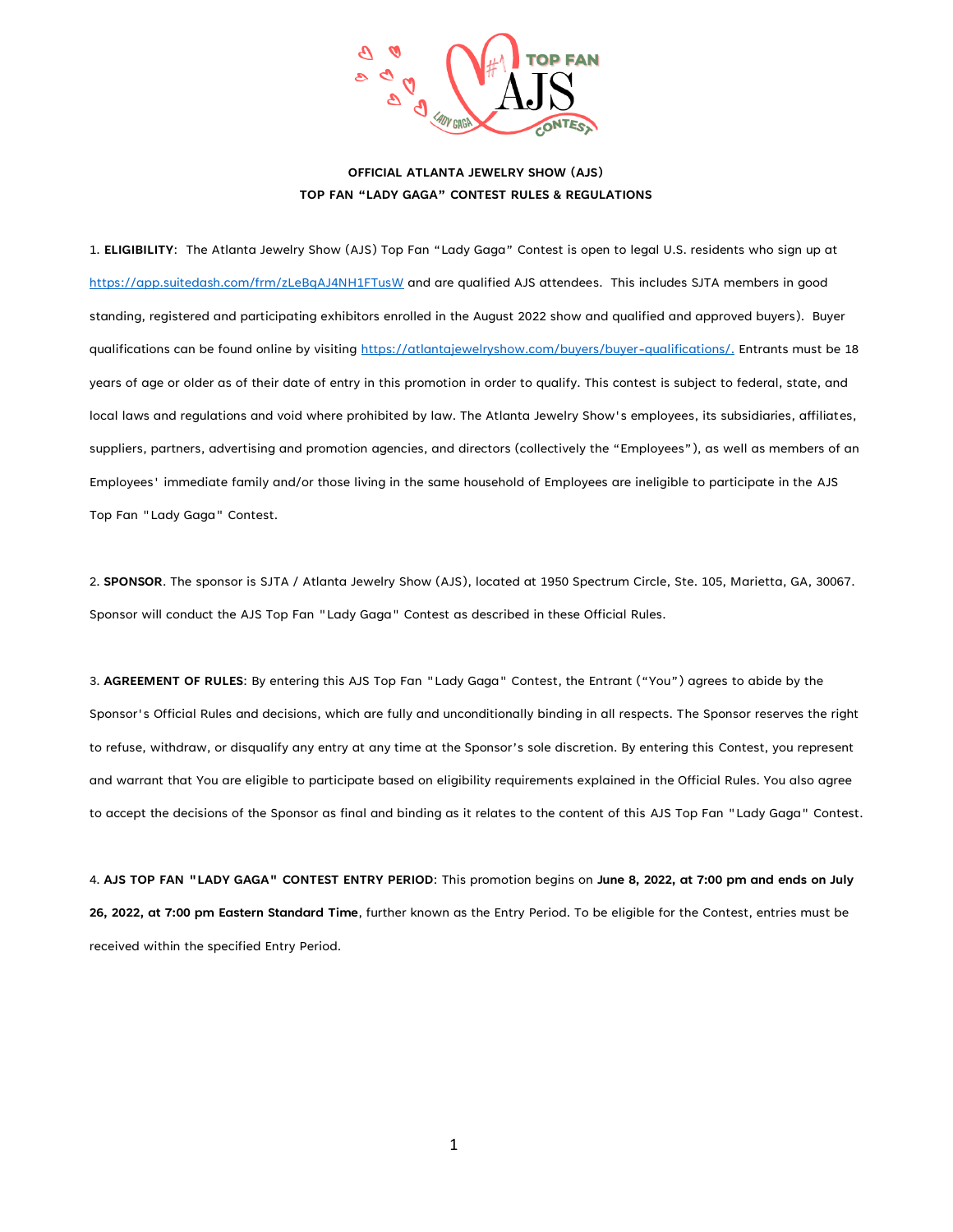

5. **HOW TO ENTER:** Eligible entrants can enter the AJS Top Fan "Lady Gaga" Contest by submitting an entry via the online form provided at [https://www.theatlantajewelryshow.com/the-show/special-events/top-ajs-top-fan/.](https://www.theatlantajewelryshow.com/the-show/special-events/top-ajs-top-fan/) As a participant, your entry must fully meet all AJS Contest requirements, as specified in the Official Rules, to be eligible to win a prize. Incomplete entries or those that do not adhere to the Official Rules or specifications will be disqualified at the Sponsor's sole discretion.

6. **HOW TO WIN**: Enter to win during the entry period and become the ultimate AJS Top Facebook Fan to win the AJS Top Fan "Lady Gaga" Contest! A top Facebook fan is the most active follower on our Facebook Page; they are the familiar face who drive conversations. They are the servant leader who goes beyond in partnering with The Atlanta Jewelry Show, as a non-profit, to promote the jewelry industry. Every participant must enter to be eligible to win.

Fraudulent methods of entry or circumvention of the rules may result in the Sponsor invalidating your entries and removing them from the AJS Top Fan "Lady Gaga" Contest at the Sponsor's sole discretion.

7. **PRIZES**: The Winner(s) of the AJS Top Fan "Lady Gaga" Contest (the "Winner") will receive:

| Event:    | The LADY GAGA "CHROMATICA BALL" VIP EXPERIENCE PACKAGE                                                        |
|-----------|---------------------------------------------------------------------------------------------------------------|
| Date:     | August 26, 2022                                                                                               |
| Time:     | $6:00 \text{ pm} - \text{TILL}$                                                                               |
| Location: | Truist Park, 755 Battery Ave., SE, Atlanta, GA 30339                                                          |
| Package:  | The ultimate Lady Gaga Fan Experience sponsored by the Atlanta Jewelry Show! The AJS Winner of the Top        |
|           | Fan "Lady Gaga" Contest will win an exclusive VIP package to the Lady Gaga "Chromatica Ball" Concert          |
|           | which includes 2 tickets with a private AJS suite view, transportation, food & beverage, and an unforgettable |
|           | concert experience hosted by AJS!                                                                             |

The prize value is estimated at \$795. The prize shall be determined solely by the Sponsor. There shall be no cash or other prize substitution permitted except at the Sponsor's discretion. The Winner, upon acceptance of the prize, is solely responsible for all expenses related to the prize, including without limitation all local, state, and federal taxes. The Winner shall not request the cash equivalent or prize substitution. By accepting the prize, the selected Winner grants permission for the Sponsor to use the Winner's likeness, entry, and name for purposes of advertising and trade without further compensation.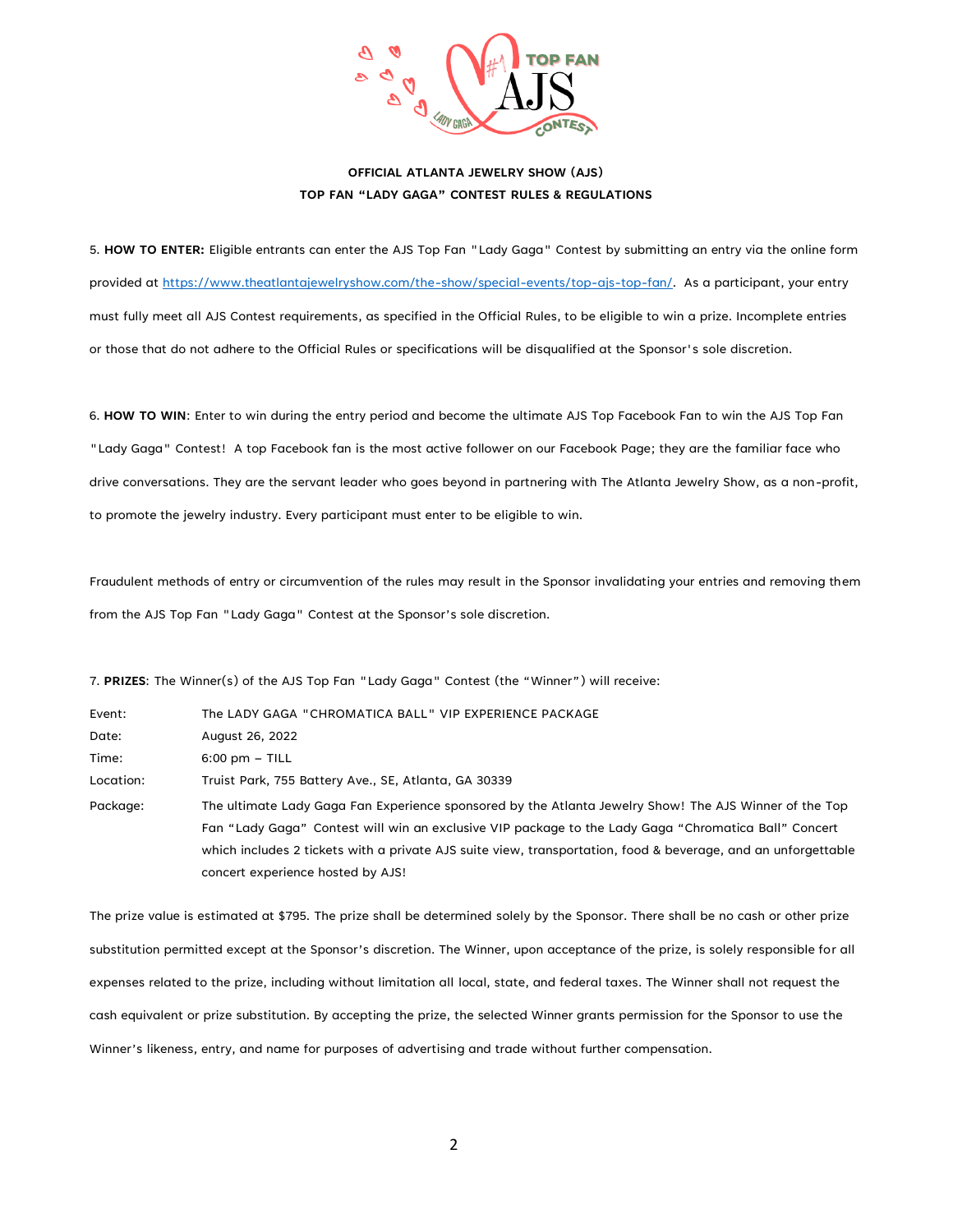

8. **ODDS:** The total number of eligible entries received determines the odds of winning as well as the activity and posts made to become the Atlanta Jewelry Show's Top Facebook Fan during the Entry Period.

9. **SELECTION & NOTIFICATION OF WINNER:** Facebook will automatically calculate the Top Fan to determine the Winner. The Sponsor will notify the Winner(s) by email and phone within three (3) days following Winner selection. The Sponsor is not responsible for and shall have no liability for Winner's failure to receive notices due to email security settings that may cause notifications to be marked as spam or junk email or a non-response via phone to the Sponsor. Nor shall Sponsor be liable for the Winner's provision of incorrect or otherwise non-functioning contact information.

The Winner will be forfeited, and an alternate Winner will be selected if the Winner:

- 1) Fails to claim the prize within three (3) days from the time the award notification was sent
- 2) Is found ineligible, or

3) Does not complete and return an executed declaration and release within the specified timeframe.

Receipt of the prize of the AJS Top Fan "Lady Gaga" Contest by the Winner is upon the condition of compliance with all federal, state, and local laws and regulations. IF THE WINNER VIOLATES ANY OF THESE OFFICIAL RULES, THE WINNER (AT THE SPONSOR'S SOLE DISCRETION) WILL BE DISQUALIFIED, AND ALL PRIVILEGES AS WINNER WILL BE IMMEDIATELY TERMINATED.

10. **RIGHTS GRANTED BY YOU:** By submitting an entry into this AJS Top Fan "Lady Gaga" Contest, You understand and agree that the Sponsor, any individual acting on the Sponsor's behalf, and the licensees successors, and assigns of the Sponsor shall have the right to print, publish, broadcast, distribute and use in any media known now or hereafter developed, in perpetuity, worldwide, and without limitation, your submission, name, photo, portrait, voice, likeness, image, statements about the AJS Top Fan "Lady Gaga" Contest, and your biographical information for news, publicity, advertising, promotional purposes, trade, information, and public relations without any further notice, review, consent, compensation, or remuneration.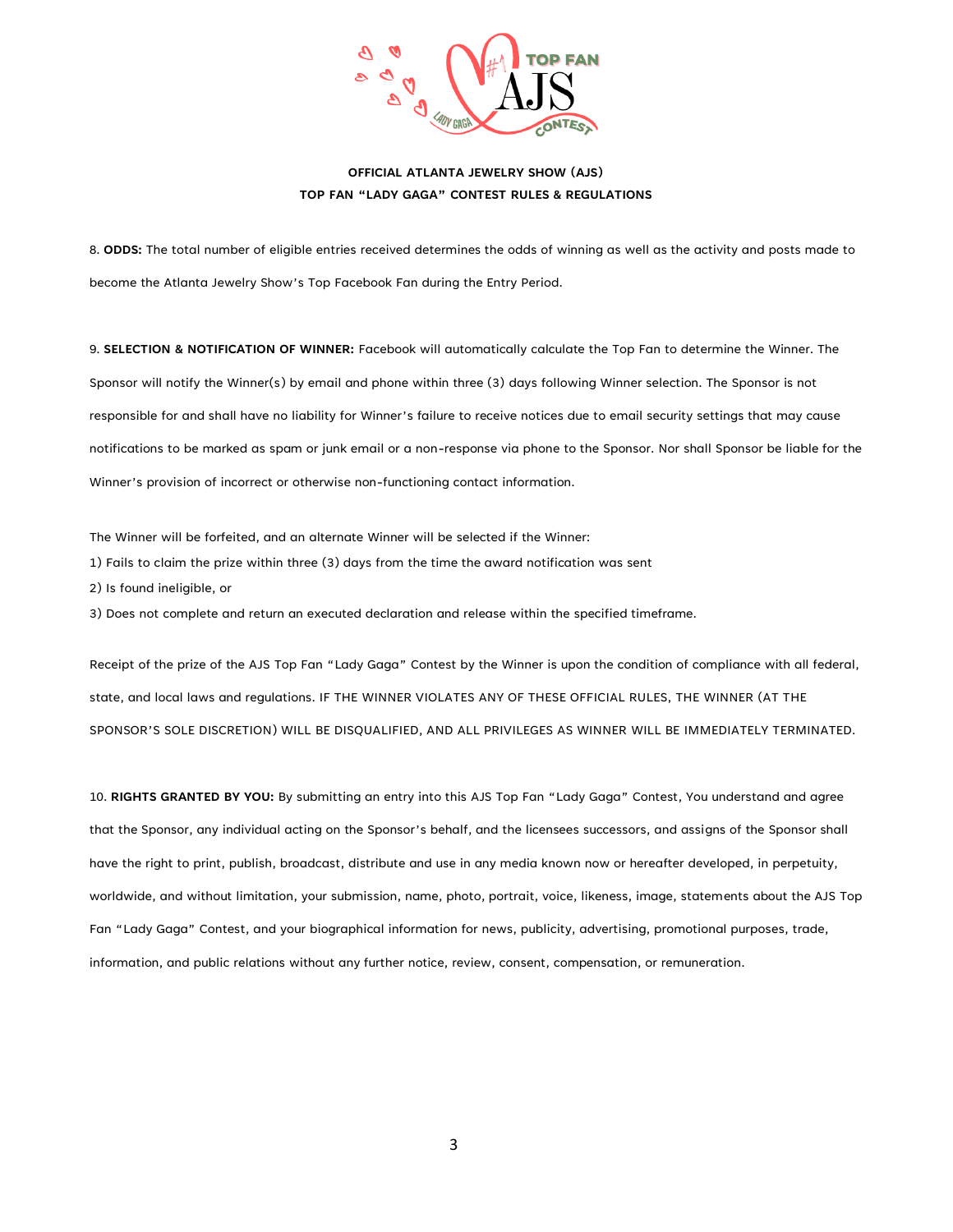

11. **TERMS & CONDITIONS:** In its sole discretion, the Sponsor reserves the right to modify, suspend, cancel, or terminate the AJS Top Fan "Lady Gaga" Contest should non-authorized human intervention, a bug or virus, fraud, or other causes beyond the Sponsor's control, impact or corrupt the security, fairness, proper conduct, or administration of the AJS Top Fan "Lady Gaga" Contest. The Sponsor, in the event of any of the above issues, may determine the Winner based on all eligible entries received prior to and/or after (if appropriate) the action taken by the Sponsor. Individuals who tamper with or attempt to tamper with the operation or entry process of the AJS Top Fan "Lady Gaga" Contest violates these Terms & Conditions will be disqualified by the Sponsor in its sole discretion. In its sole discretion, the Sponsor has the right to maintain the integrity of the AJS Top Fan "Lady Gaga" Contest, to void votes for any reason, including, but not limited to multiple entries from the same user; multiple entries from the same computer beyond the number allowed by the AJS Top Fan "Lady Gaga" Contest rules; or the use of bots, macros, scripts, or other technical means for entering. Attempts by any entrant to deliberately damage any website or undermine the legitimate operation of the AJS Top Fan "Lady Gaga" Contest may be a violation of criminal and civil laws. If any such attempt is made, the Sponsor reserves the right to seek damages to the fullest extent permitted by law.

12. **LIMITATION OF LIABILITY**: Your entry into this AJS Top Fan "Lady Gaga" Contest constitutes Your agreement to release and hold harmless the Sponsor and its subsidiaries, representatives, affiliates, partners, advertising and promotion agencies, successors, agents, assigns, directors, employees, and officers against and from any and all claims, liability, illness, injury, death, litigation, loss, or damages that may occur, directly or indirectly from participation in the contest and/or the 1) Winner accepting, possessing, using, or misusing of any awarded prize or any portion thereof; 2) any type of technical failure; 3) the unavailability or inaccessibility of any transmissions, phone, or Internet service; 4) unauthorized intervention in any part of the entry process or the Promotion; 5) electronic error or human error in the Promotion administration or the processing of entries.